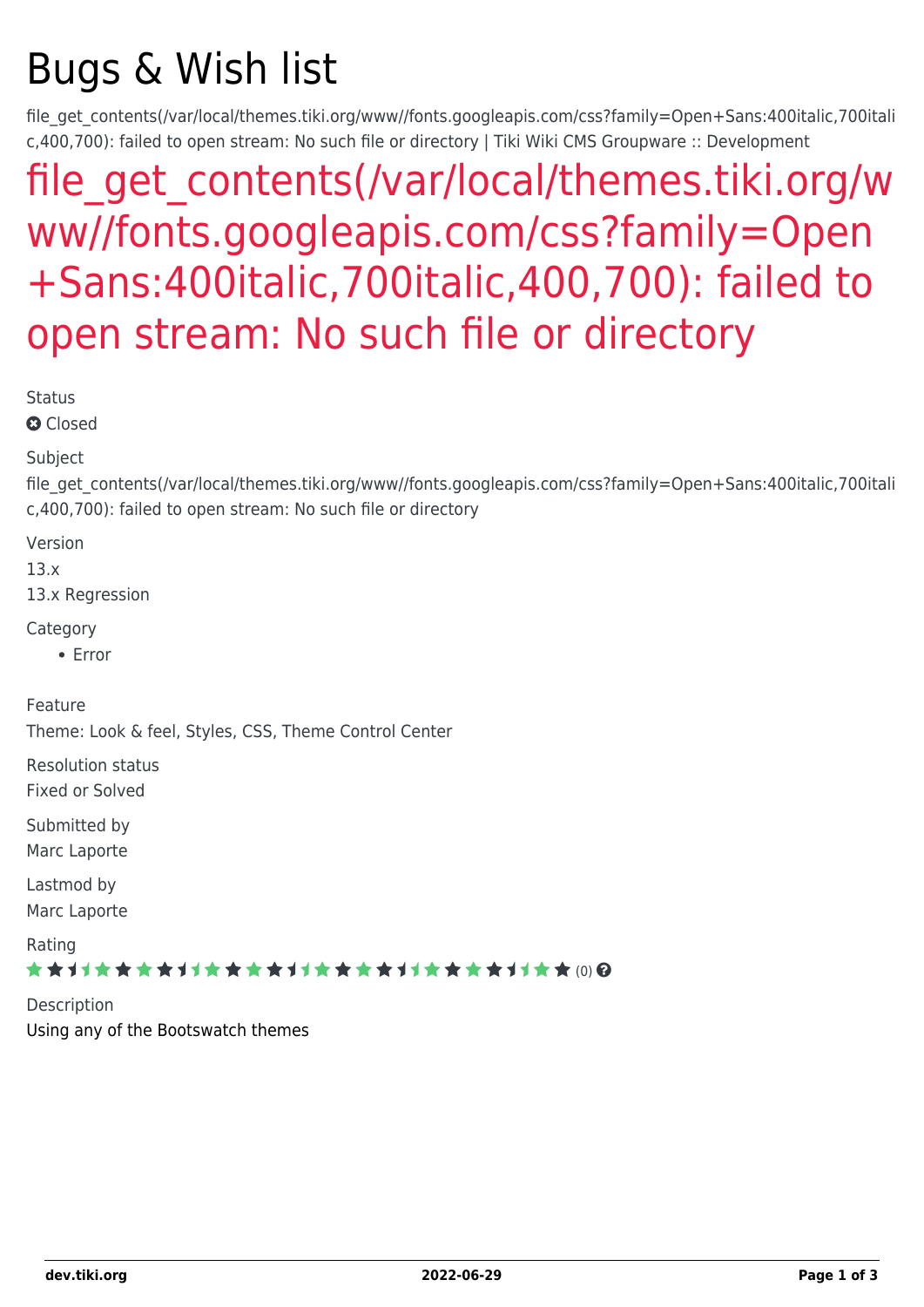| themes.tiki.org/Sample+page                                                                 |                                                                               |                                                                                                                                   |                                                                                                                 |                                                                                                                  |  |
|---------------------------------------------------------------------------------------------|-------------------------------------------------------------------------------|-----------------------------------------------------------------------------------------------------------------------------------|-----------------------------------------------------------------------------------------------------------------|------------------------------------------------------------------------------------------------------------------|--|
| Demo<br><b>Features</b><br><b>Tiki Association</b><br><b>Contact Tiki</b><br>Donate to Tiki | <b>Downloads</b><br><b>Profiles</b><br>Security<br>Languages<br><b>Themes</b> | Configure<br>Videos<br>Support<br><b>Forums</b><br>Documentation<br>Mailing lists<br>FAQ <sub>S</sub><br>Live chat<br>Consultants | Who to contact<br>Feature request<br>Bug report<br>Roadmap<br><b>Featured Tiki</b><br><b>IRC Chat</b><br>Events | guide<br>Configuration<br><b>Features</b><br><b>Tutorials</b><br><b>Tiki for Smarties</b><br>Become an<br>author |  |
|                                                                                             |                                                                               |                                                                                                                                   |                                                                                                                 |                                                                                                                  |  |

Tiki® and TikiWiki® are registered trademarks of the Tiki Software Community Association.

[Execution time: 0.78 secs] [Memory usage: 11.59MB] [Queries: 162 in 0.19 secs] Powered by Tiki Wiki CMS Groupware | Theme: Bootswatch\_themes - Flatly

Last update from SVN (13.0beta): Tuesday 29 of July, 2014 16:4:

| show php error messages                   |                                                                                                                                                                  |
|-------------------------------------------|------------------------------------------------------------------------------------------------------------------------------------------------------------------|
|                                           |                                                                                                                                                                  |
| Filter:                                   |                                                                                                                                                                  |
|                                           |                                                                                                                                                                  |
| HP (5.5.13-1~dotdeb.1) ERROR (E_WARNING): |                                                                                                                                                                  |
| ile: lib/headerlib.php                    |                                                                                                                                                                  |
| ine: 738                                  |                                                                                                                                                                  |
|                                           | ype: file_get_contents(/var/local/themes.tiki.org/www//fonts.googleapis.com/css?family=Lato:400,700,400italic): failed to open stream: No such file or directory |
|                                           |                                                                                                                                                                  |

Importance 9 Easy to solve? 9 Priority 81 Demonstrate Bug (Tiki 19+) Please demonstrate your bug on show2.tikiwiki.org Version: trunk ▼ [Create show2.tikiwiki.org instance](#page--1-0) Ticket ID 5391 Created